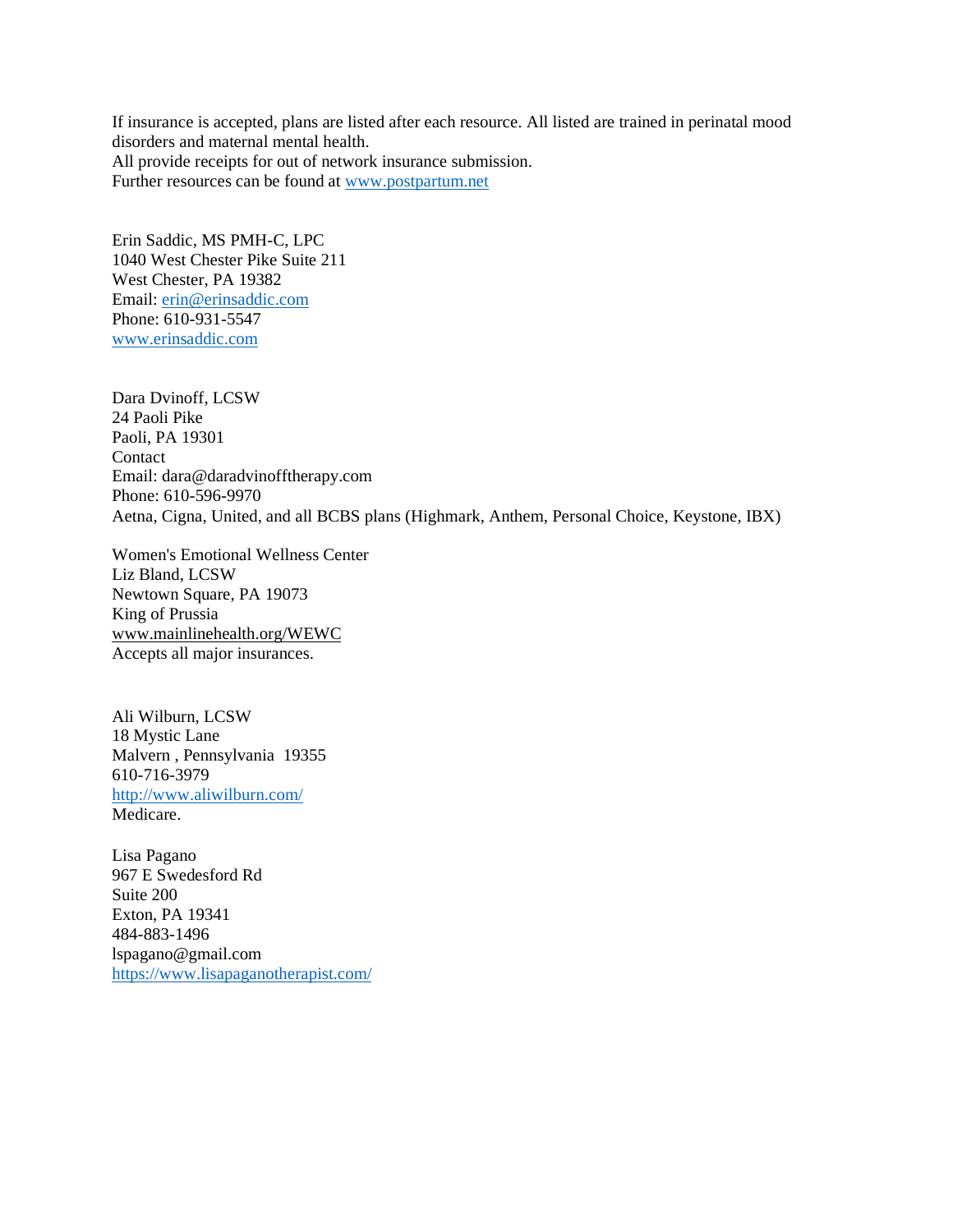Nicole McNelis, LPC The Commons at Valley Forge 1220 Valley Forge Rd. Suite 38 Phoenixville, PA 19460 484-393-1193 [nicolemcnelistherapy@gmail.com](mailto:nicolemcnelistherapy@gmail.com) http://nicolemcnelis.com/

Melissa Ferrigno, MA, LPC, PMH-C 101 Lindenwood Dr, Suite 225, Malvern PA 484-301-0803 <https://www.halcyontherapyllc.com/>

Heather Tuckman, Psy.D 203 West Chestnut Street West Chester, PA 19380 610-430-1430 [www.heathertuckman.com](http://www.heathertuckman.com/) Anthem Blue Cross Blue Shield BlueCross and BlueShield Capital Blue Cross Federal Blue Cross Highmark Horizon Blue Cross and Blue Shield Most out of state Blue Cross NOT provider for INDEPENDENCE PERSONAL CHOICE/IBX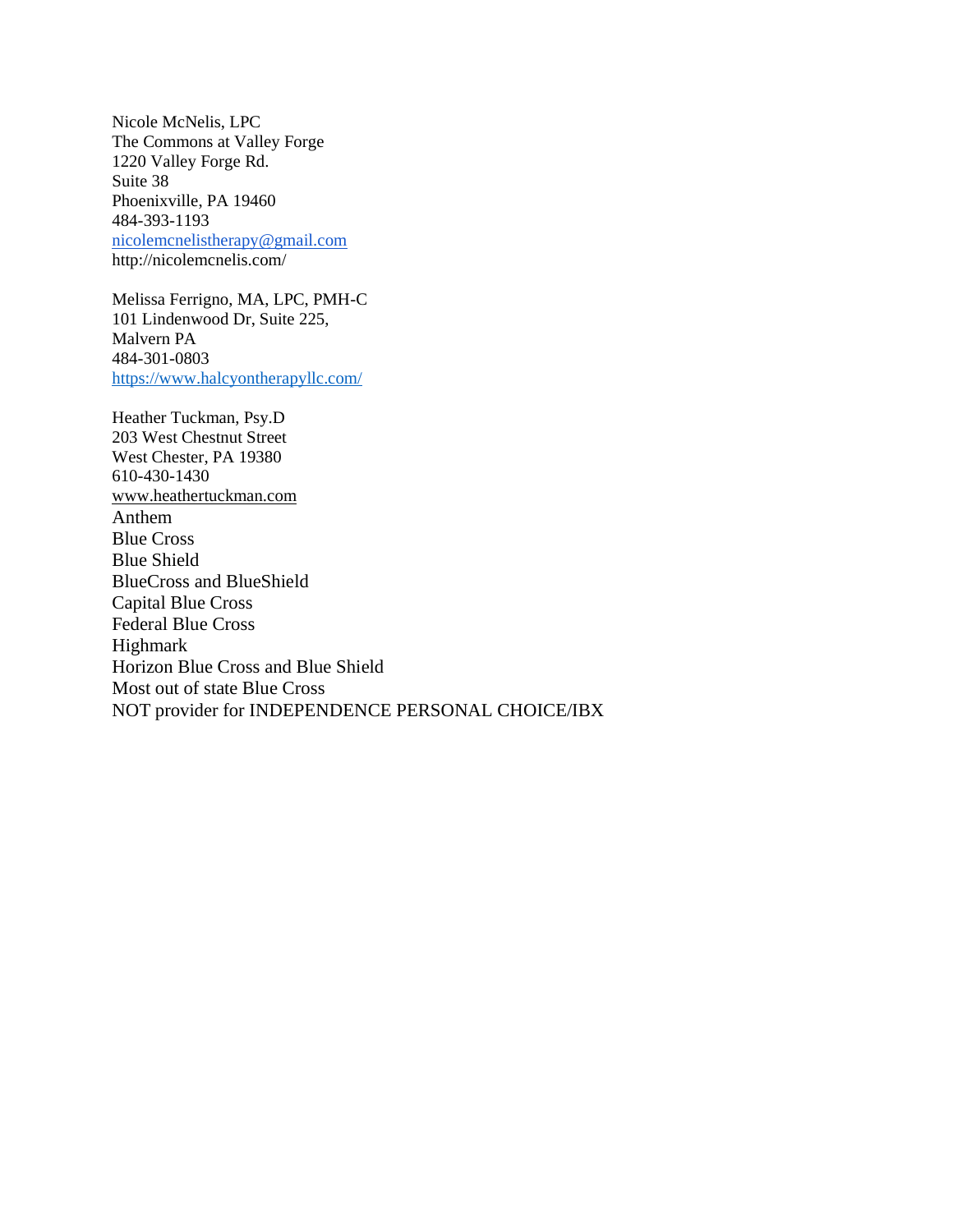Annemarie K. Lange, LPC 7 W Central Ave Paoli PA 19301 484-678-7565 alangelpc@gmail.com <https://www.annemarielangelpc.com/> APS Healthcare Aetna American Behavioral Anthem BlueCross and BlueShield Carebridge EAP Ceridian Ceridian EAP E4Health First Call EAP HMS/Health Advocate EAP Health Advocate Highmark Humana Lifesynch MHNet Behavioral Health Optum Preferred Mental Health Management UnitedHealthcare Erin Jameson Saltzburg

558 W Uwchlan Avenue Suite 100 Exton, PA 19341 484.879.4292 [http://www.turningpointassociates.net](http://www.turningpointassociates.net/) Aetna, Highmark BC, Medicare and Imagine Health.

Andrea Roundtree, LCSW 41 Paoli Plaza Suite E Paoli, PA 19301 484-323-6286 [www.arrcounseling.com](http://www.arrcounseling.com/) Aetna, Carebridge EAP

Nancy Buckwalter, LCSW 2 Mystic Lane Malvern, PA 19355 484-313-4287 Beacon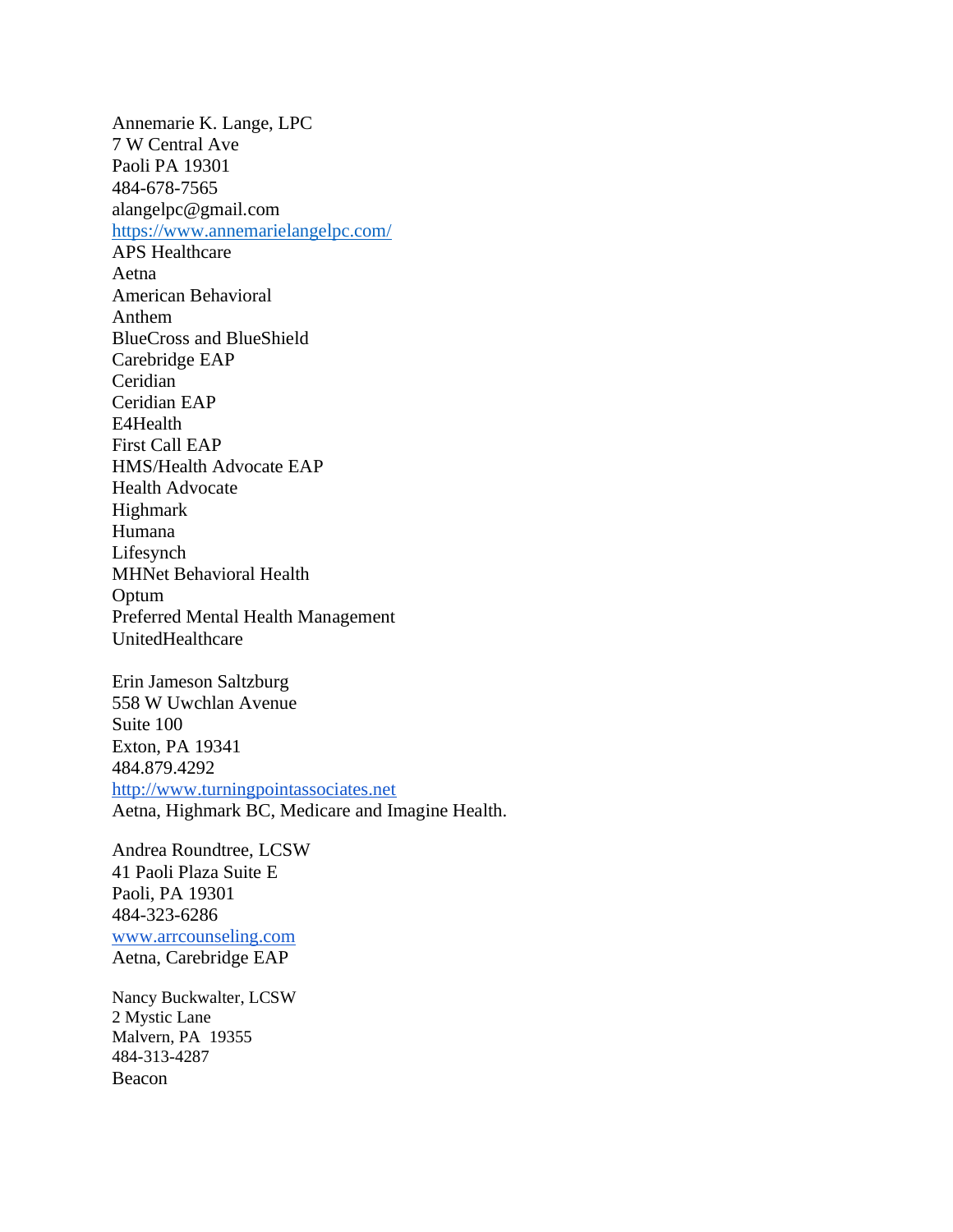Amy Schullery, Psy.D 26 Regency Plaza, Glen Mills PA 19342, 2nd Floor 610-635-9641 [www.dramyschullery.com](http://www.dramyschullery.com/) All blue cross plans

Shawn Kraemer 125 Coulter Avenue, Ardmore, PA 19003 Tel: 610.642.4873 | Fax: 610.642.4886 Paoli Executive Green, Building 1, Suite 304 41 Leopard Road, Paoli, PA 19301 Tel: 610.647.6406 | Fax: 610.407.0302 <http://www.centerpsych.com/>

Cristina DiBartolomeo, MA, LPC 101 Lindenwood Dr, Suite 225, Malvern PA 484-301-0803 https://www.halcyontherapyllc.com/

Michelle E. Newdeck, MS, LPC, NCC PMH-C, CPLC Halcyon Therapy, LLC Psychotherapist 1 North Barton Hill Road Suite 109 Malvern, PA 19355 484-393-2491 MNewdeck.counseling@gmail.com [https://www.halcyontherapyllc.com](https://www.halcyontherapyllc.com/)

Jamie Hummell, NCC LPC-DE Tranquility Counseling, Inc West Grove, Pennsylvania 19390 302-636-0700 [tranquilityhelps@gmail.com](mailto:tranquilityhelps@gmail.com) <https://www.tranquilitycounselinginc.com/>

Sage Windemaker 312 W State Street Kennett Square, PA 19348 (484) 734-0008 <https://www.sagewindemaker.com/>

Beth Wolske, MSW, LSW 312 W State Street Kennett Square, PA 19348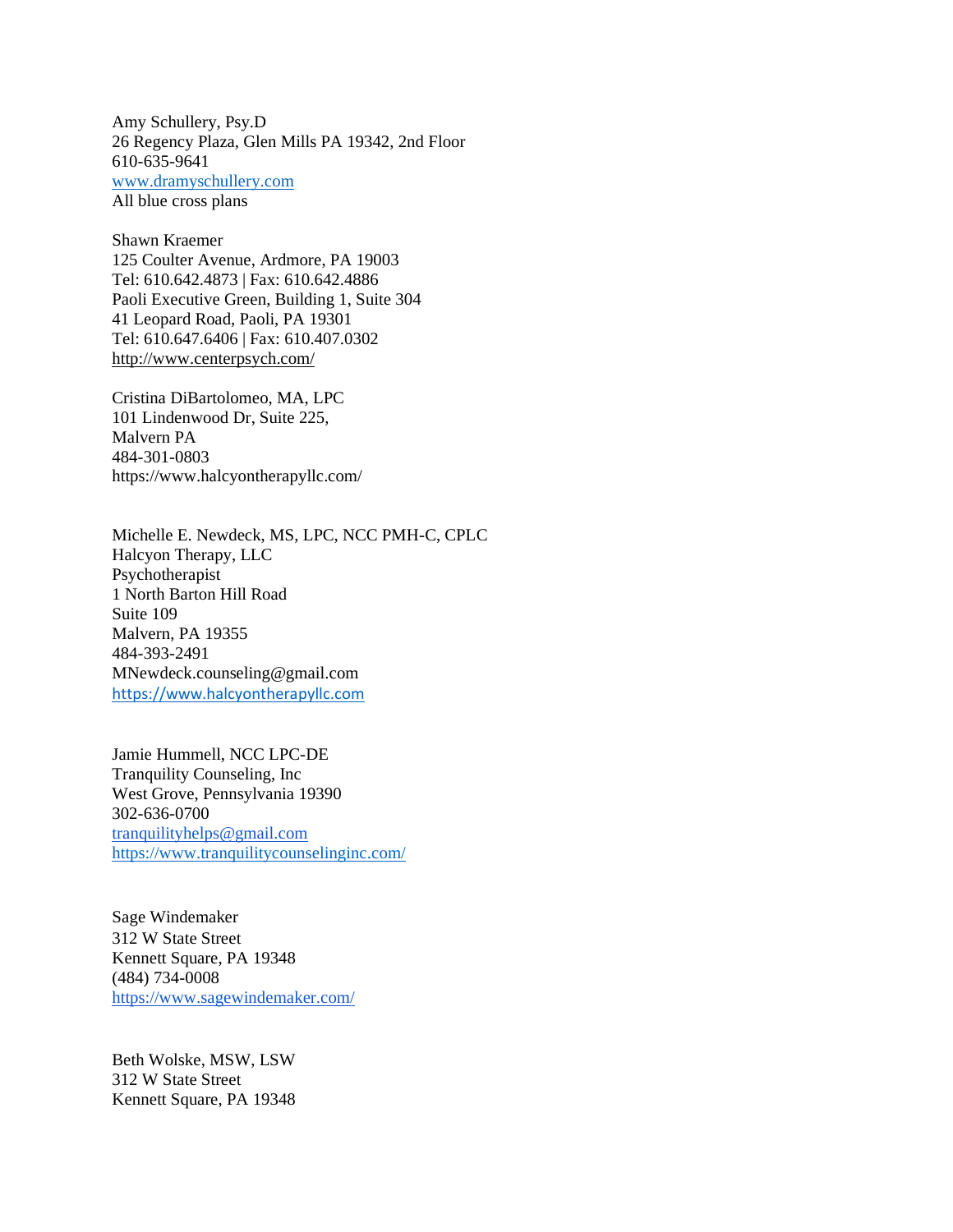[beth@sagewindemaker.com](mailto:beth@sagewindemaker.com) 484-352-3028

Susan Winters-Griste Well-Mind Therapy, LLC 1220 Valley Forge Road The Commons At Valley Forge, Ste 38 484-686-4915 Phoenixville, Pennsylvania 19460 <https://www.wellmindtherapy.com/> Anthem BlueCross and BlueShield Highmark

Horizon Blue Cross and Blue Shield

Scott Bragg, LPC (Specializes in postpartum dads) 30 South Valley Road Suite 304a Paoli, PA 19301 610-486-3535 <https://scottbraggpaoli.wixsite.com/scottbraggcounseling> Ceridian Highmark Optum

Dana King-Butler, MSW, LCSW 219 W. Lancaster Ave. Paoli, PA 19301 (Also has an office in Center City) 610-644-6464 ext: 1381 <https://www.myraysofhope-dkb.com/> ACI Specialty Benefits AmeriHealth

Behavioral Health Systems BlueCross and BlueShield Medicare **Cigna** United Behavioral Health Highmark MHNet Behavioral Health Magellan Behavioral Health Optum

Kateryna Dukenski 100 W 6th St, Media, PA 19063 Phone: (484) 441-3322 http://www.drdukenski.com/

Elizabeth Krause